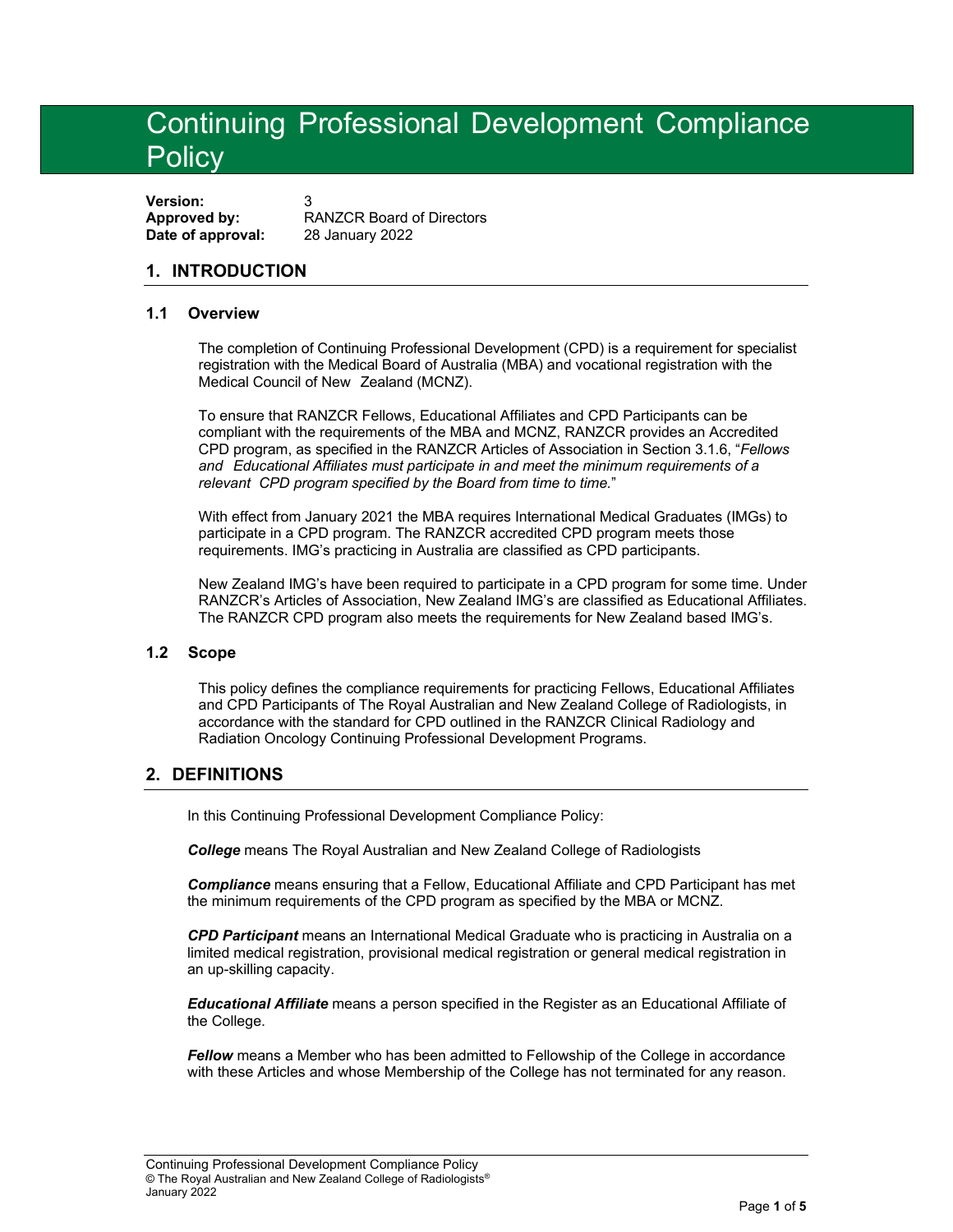*CPD e-Portfolio* means the College's new CPD platform which Fellows, Educational Affiliates and CPD Participants will use to record their CPD activities.

*Member* means a member of the College.

## **3. POLICY STATEMENT**

#### **3.1 Purpose**

To set out the minimum requirements for eligible Fellows, Educational Affiliates and CPD Participants for successful participation in the RANZCR CPD program as well as being compliant with relevant legislation and other jurisdictional requirements. This Policy also specifies the actions that the College may pursue against a Fellow, Educational Affiliate or CPD Participant who fails to meet the minimum requirements of the CPD program.

#### **3.2 Compliance**

- 3.2.1 Compliance with the standard for CPD as set by RANZCR (and specified in the CPD Handbook of the relevant Faculty) is a requirement of membership for all Fellows, Educational Affiliates and CPD Participants who are in active practice in Australia, New Zealand or Singapore.
- 3.2.2 Eligibility to participate in the CPD program is dependent on being an active financial Fellow, Educational Affiliate or CPD Participant and all required subscriptions have been paid.
- 3.2.3 Special consideration may be applied for when a Fellow, Educational Affiliate or CPD Participant is absent from practice for up to 12 months due to medical, parental or carers leave. Further information can be found in the relevant Faculty CPD Handbook.
- 3.2.4 Fellows, or Educational Affiliates not residing or practicing in Australia, New Zealand or Singapore can apply for exemption from participation in the RANZCR CPD program by providing evidence of compliance in another relevant CPD program and will be considered on a case-by-case basis.
- 3.2.5 Fellows or Educational Affiliates residing overseas but registered to practice in Australia with the MBA or New Zealand with the MCNZ are required to complete the RANZCR CPD program. IMGs classified as CPD participants will be practicing in Australia and must meet the requirements of the RANZCR CPD program.
- 3.2.6 Fellows who retire from practice are not required to comply with CPD requirements and are, therefore, automatically removed from the College's CPD program. Written notification/request to remain in the program can be submitted and a fee paid. Retired Fellows who are not in practice but wish to return to practice should be aware of external regulatory requirements which have been identified within the College's Recency of Practice Guidelines available on the RANZCR website at: https://www.ranzcr.com/recency-of-practice-guidelines-clinical-radiology https://www.ranzcr.com/recency-of-practice-guidelines-radiation-oncology

#### **3.3 Participation Standards**

3.3.1 The RANZCR CPD program is the only program recognised by RANZCR for the purposes of providing either the annual statement of participation, or the certificate confirming completion of the CPD requirements for the annual CPD cycle.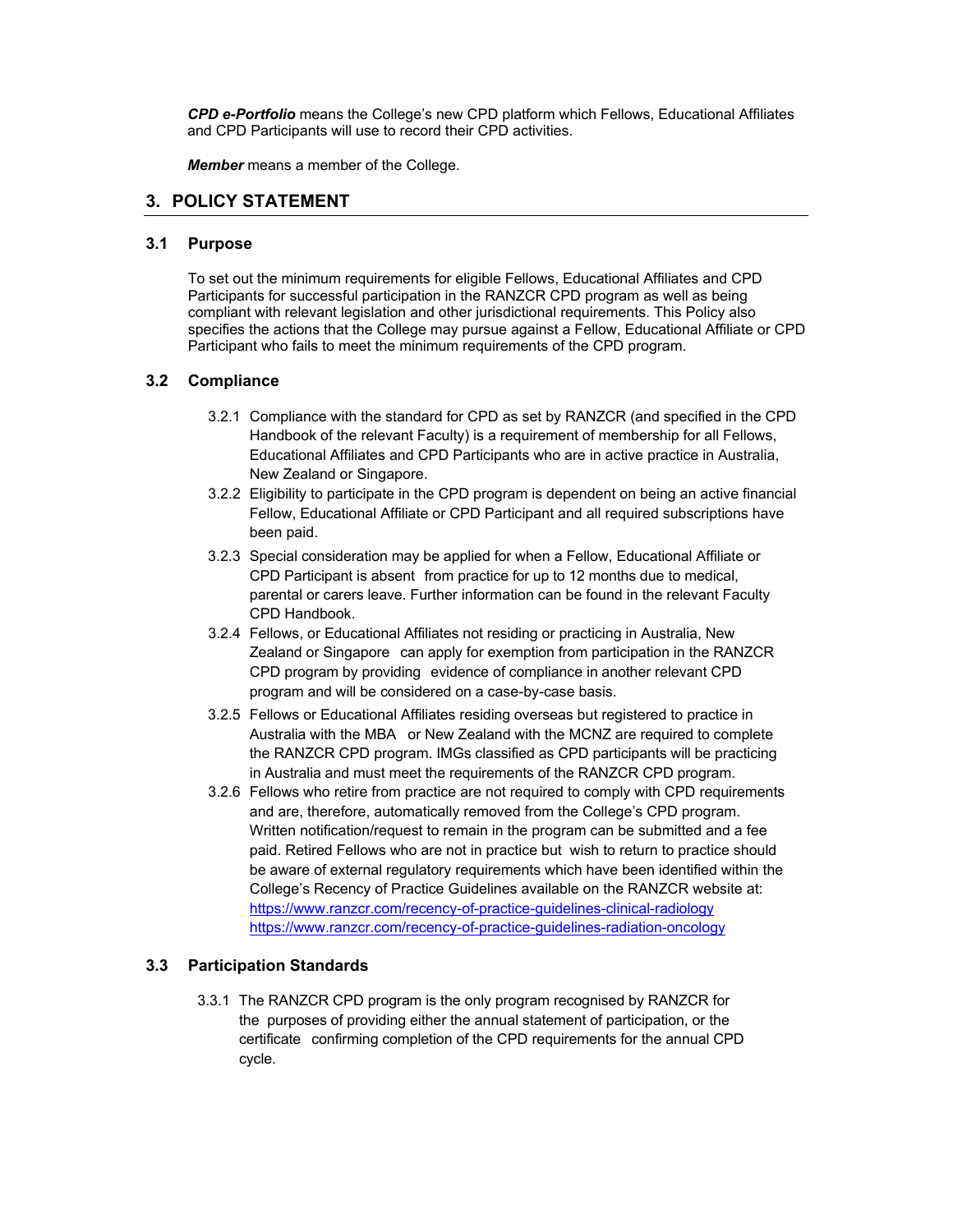- 3.3.2 Evidence of CPD activities must be accessible in case of audit either by the College or the Regulatory Body. RANZCR provides the CPD e-Portfolio for this purpose. The CPD e-Portfolio enables easy storage, monitoring and retrieval of CPD activities.
- 3.3.3 An annual CPD Statement of Participation will be available via the RANZCR CPD e-Portfolio.
- 3.3.4 An annual CPD Certificate will be available for those participants that have met all the requirements of the RANZCR CPD program. The CPD program requirements are clearly outlined in the relevant Faculty CPD Handbook http://www.ranzcr.com/fellows/general/cpdoverview

#### **3.4 CPD Audits**

- 3.4.1 RANZCR conducts CPD audits each year on a randomly selected 7% of Fellows, Educational Affiliates and CPD Participants.
- 3.4.2 All participants in the RANZCR CPD program are expected to produce evidence of completion of the CPD activities claimed for the year in which they are selected for audit. Accepted types of evidence are listed in the relevant Faculty CPD Handbook. http://www.ranzcr.com/fellows/general/cpd-overview
- 3.4.3 A Fellow, Educational Affiliate or CPD Participant will be deemed compliant if they meet the minimum CPD requirements as specified in the relevant Faculty CPD handbook.
- 3.4.4 If an audited Fellow, Educational Affiliate or CPD Participant does not have appropriate evidence for a claimed activity, the hours for this activity will not be counted towards the audit.
- 3.4.5 If an audited Fellow, Educational Affiliate or CPD Participant has input into the CPD e-Portfolio more than the minimum requirement of 50 hours and has the appropriate evidence for the hours claimed they will be audited for the minimum of 50 hours only.
- 3.4.6 If a Fellow, Educational Affiliate or CPD Participant fails to record CPD activities for the minimum requirements as specified in the relevant Faculty CPD handbook, they will be considered non-compliant for that CPD year (see section 3.5 Non-compliance).
- 3.4.7 Requests for exemptions from audit will be considered under the following guidelines:
	- (a) Extenuating circumstances such as, serious illness, in which case the Fellow, Educational Affiliate or CPD Participant will be audited in the following year.
- 3.4.8 Requests for extensions during the audit process:
	- (a) Extensions for submission of CPD evidence will be granted for reasonable circumstances (considered by the College) for a period up to 1 month.
	- (b) If a Fellow, Educational Affiliate or CPD Participant cannot provide their evidence by the 1-month extension, the matter may be referred to the respective Chair of the Professional Practice Committee for Clinical Radiology or Radiation Oncology.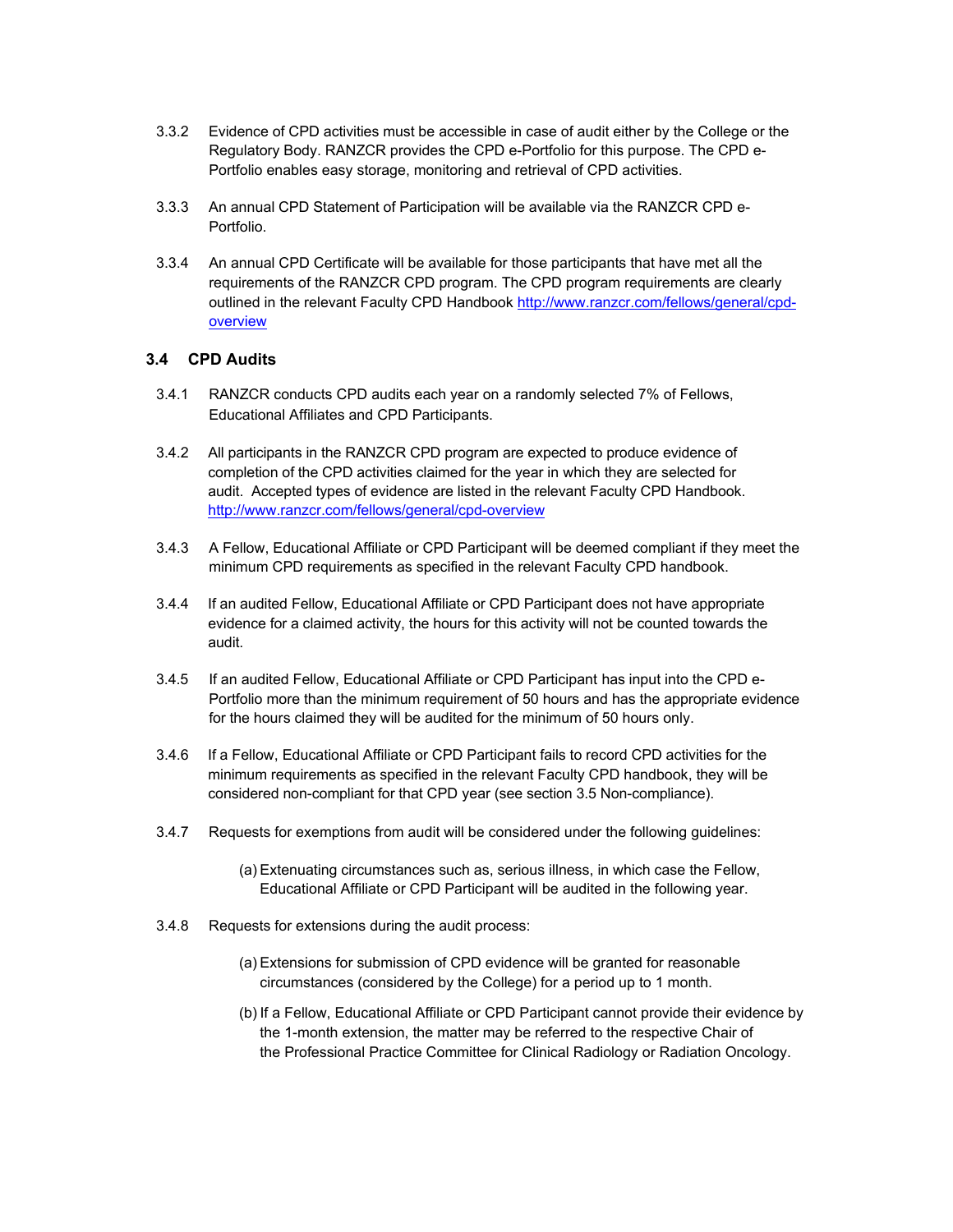(c) Requests for extensions beyond a period of 1 month may be referred to the respective Chair of the Professional Practice Committee for Clinical Radiology or Radiation Oncology.

#### **3.5 Non-compliance**

- 3.5.1 RANZCR applies the same standards and principles as those of the MBA and the MCNZ in respect of submission of CPD documentation.
- 3.5.2 Should a Fellow, Educational Affiliate or CPD Participant fail to demonstrate compliance with the RANZCR CPD requirements or fails to respond to the College to requests for information, the following actions will be taken:
	- (a) An initial notification will be sent to the Fellow, Educational Affiliate or CPD Participant informing him/her of his/her failure to demonstrate compliance and seek a response within 30 days. This correspondence will include the expectations of the College and of MBA or MCNZ with regard to CPD.
	- (b) Fellows, Educational Affiliates and CPD Participants will be offered guidance on how to comply with the CPD program requirements.
	- (c) Any Fellow, Educational Affiliate or CPD Participant who does not comply or respond to the initial correspondence within 30 days, will be presented to the next meeting of the respective Faculty Professional Practice Committee who will issue a final notification of non-compliance with a 14-day response period. More than one mode of communication will be employed (letter, email and/or telephone).
	- (d) Fellows, Educational Affiliates and CPD Participants who are non-compliant or nonresponsive after the actions in sections 3.5.2 (a), (b) and (c) have been taken, will be presented to the RANZCR Board for termination of Fellowship or membership. As stated in Section 6.2.1 of the RANZCR Articles of Association, the Board in a general meeting may at any time terminate or suspend the membership of a Member if, they refuse or neglect to comply with the provisions of these Articles, Memorandum or any applicable rules made by the Board.

| <b>Audit Process Steps</b>                                                                                                                            | <b>Timeframe</b>                 |
|-------------------------------------------------------------------------------------------------------------------------------------------------------|----------------------------------|
| College staff commence audit process                                                                                                                  | 15 February or next business day |
| Fellows, Educational Affiliates and CPD<br>Participants chosen for audit are<br>notified and given 30 days to action this<br>request                  | 1 March or next business day     |
| Fellows, Educational Affiliates and CPD<br>Participants chosen for audit who do not<br>comply or respond within 30<br>days referred to respective PPC | 31 March or next business day    |
| Final notification of non-compliance with<br>a 14-day response period issued                                                                          | 7 April or next business day     |
| Fellows, Educational Affiliates and CPD<br>Participants who are still non-compliant<br>and non-responsive presented to the<br><b>RANZCR</b> board     | 21 April or next business day    |

## **4. RECONSIDERATIONS, REVIEWS AND APPEALS**

Fellows, Education Affiliates and CPD participants who have been subject to a decision which they consider unsatisfactory, are able to request a Reconsideration, Review or Appeal of a decision based